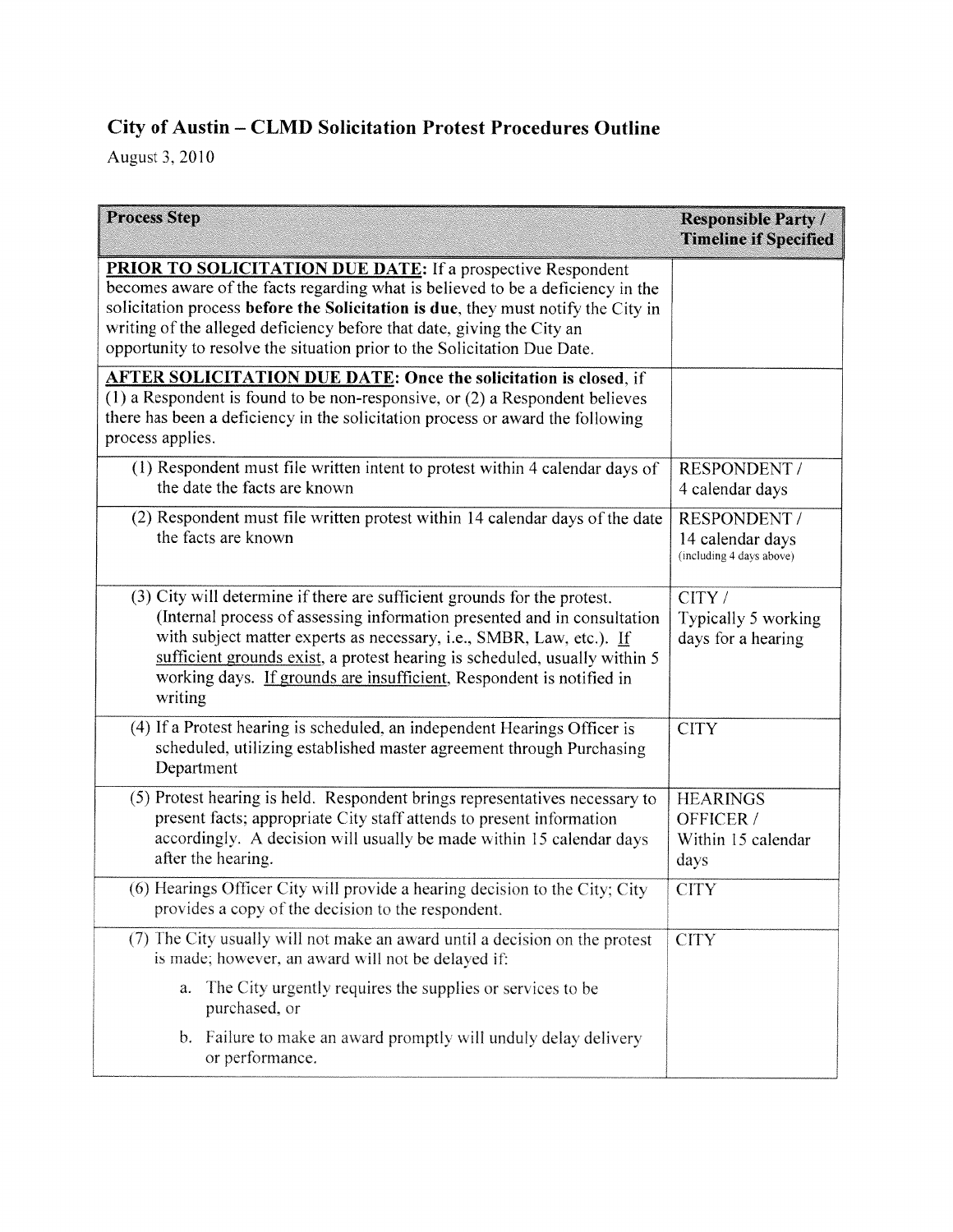## General Guidelines General Guidelines

- Pages 5-9<br>Contractor notified of possible Probation, **Contractor notified of possible Probation,<br>Suspension or Debarment (1.4.1.1)** Suspension or Debarment (1.4.1.1) •
	- Opportunity to Appeal (1.4.2) Opportunity to Appeal (1.4.2) •
		- Hearing (1.4.3) **Hearing (1.4.3)** •
- Purchasing Officer's decision is final (1.4.3.7)<br>Placed on Drate: Purchasing Officer's decision is final  $(1.4.3.7)$ •
- Placed on Probation, Suspension and Debarred list<br>(1.4.3.11)<br>(1.4.3.11) • Placed on Probation, Suspension and Debarred list (1.4,3.11)  $(1.4.3.11)$ •
	- For Suspension and Debarment Vendor's<br>Registration is placed **•** For Suspension and Debarment Vendor's<br>Registration is placed on Hold Registration is placed on Hold